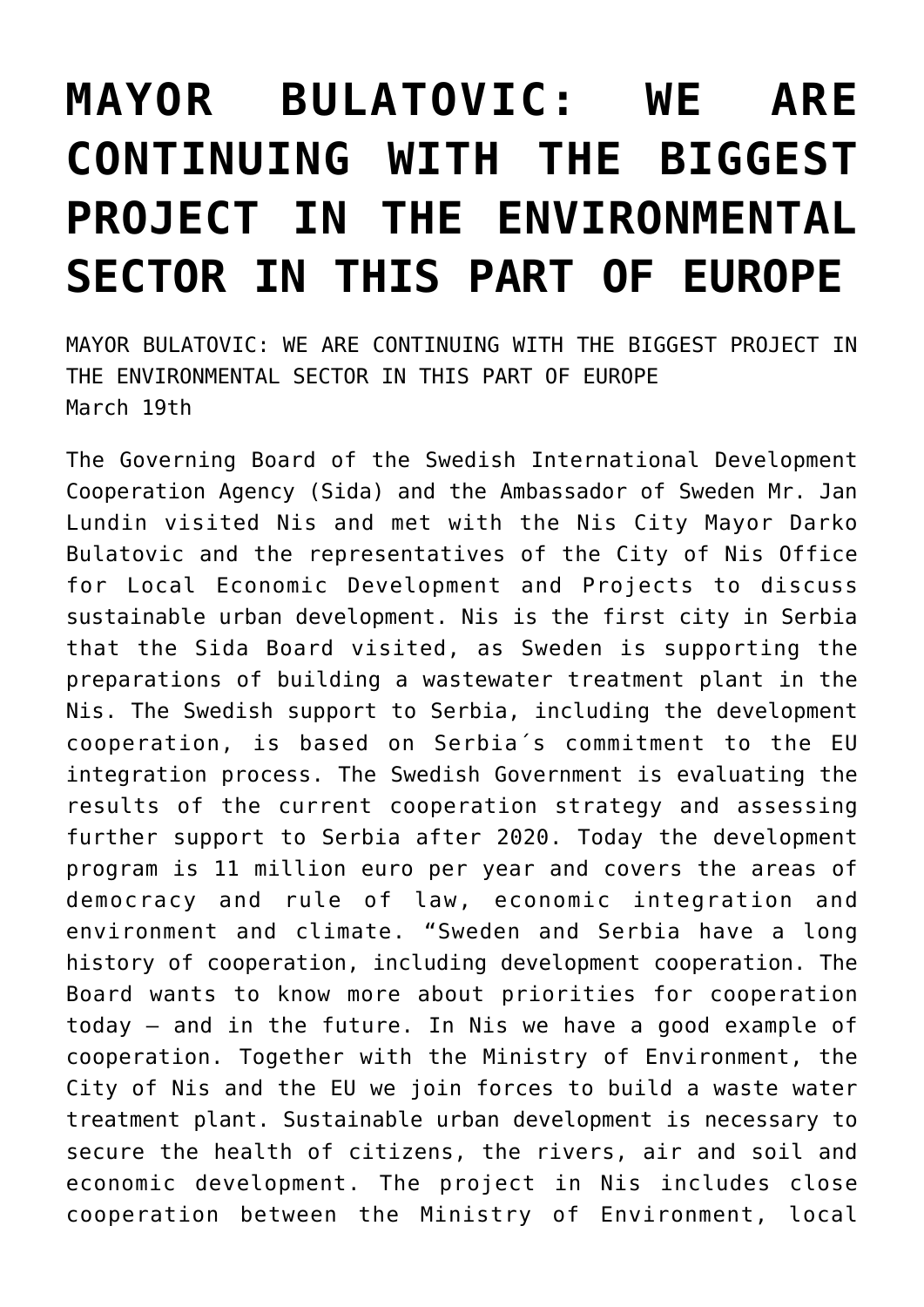authorities and representatives in the City of Nis within the Swedish PEID project (Priority Environmental Infrastructure for Development). The PEID project will support the preparation of the conceptual design and the tender documents for the waste water treatment plant and collectors. Under the IPA2018 programme, the EU has planned to fund the construction of the Nis waste water treatment plant for approximately 43 million euro" as Ms. Yvonne Gustafsson, the Chair of Board, said. Nis City Mayor Darko Bulatovic expressed his great gratitude to the Swedish Development Agency for donations and great work on this, for the City of Nis, an extremely important project. "I would like to thank Ambassador Lundin and the representatives of the Swedish Agency for many meetings and discussions we have had related to the project and expressed sincere desire that it really succeeded. We are close to the final stage of the project. The City of Nis has fulfilled all obligations to this day, as well as the project team, and we expect that everything will continue according to the agreed dynamic plan, to the satisfaction of all of us, because together we are implementing the largest ecological project in this part of Europe, "said the Mayor of Nis. With the waste water treatment in Nis, it is estimated that Nisava River will be cleaner for 11.000 tons of sludge and solid waste annually which will give better health for all citizens and reduced risks of diseases.

## **[100 DAYS BEFORE THE START OF](https://www.gu.ni.rs/2019/03/19/100-days-before-the-start-of-women-european-basketball-championship/) [WOMEN EUROPEAN BASKETBALL](https://www.gu.ni.rs/2019/03/19/100-days-before-the-start-of-women-european-basketball-championship/)**